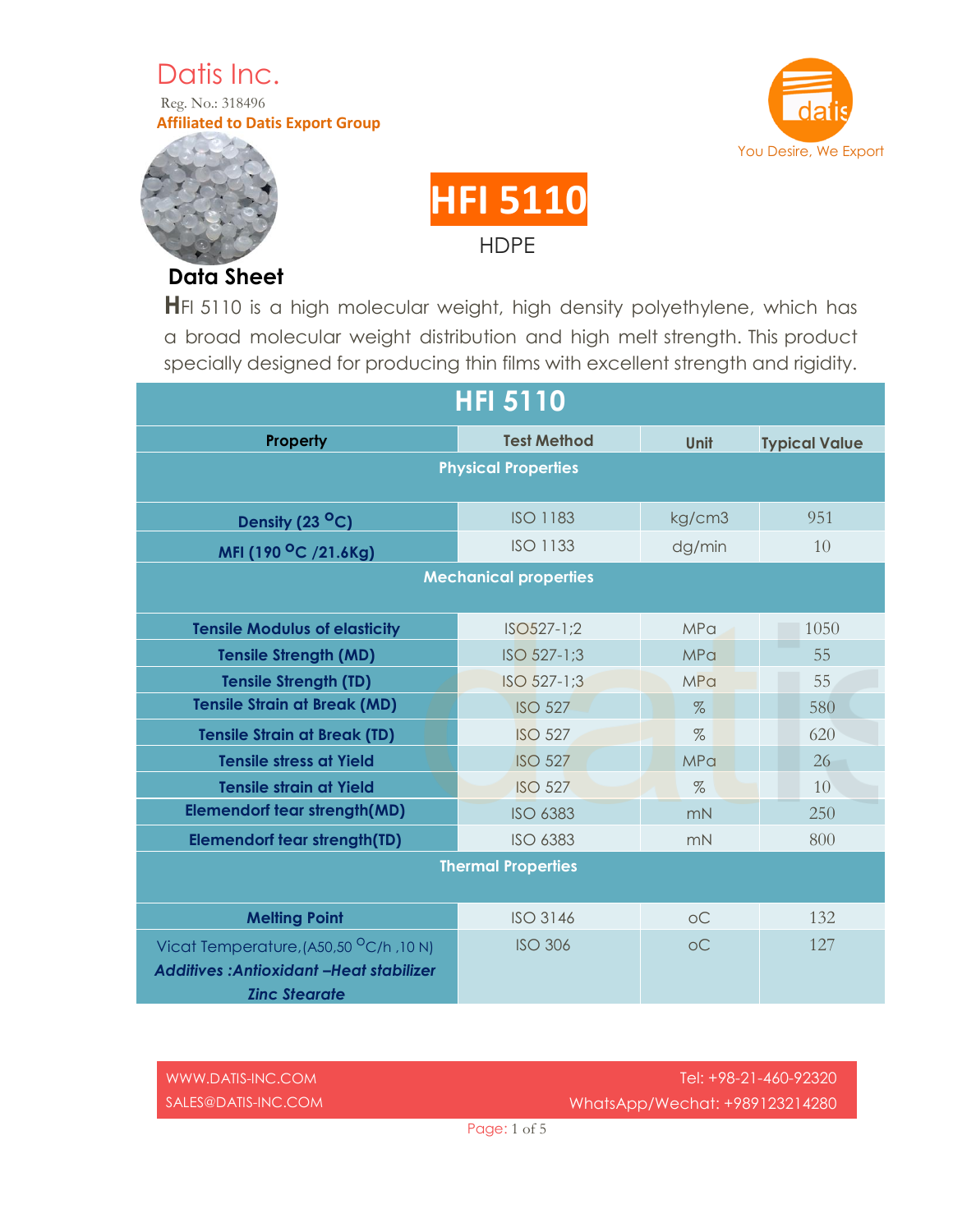

Reg. No.: 318496 **Affiliated to Datis Export Group**





(1) Typical Values: not to be construed as specifications limits.

(2) Properties are based on 20 μm blown film produced at a melt temperature of 220°C and 4 BUR using 100% HFI5110.

# **APPLICATION**

- HFI5110 is recommended for blown film extrusion. This product is suitable for manufacture of high strength grocery sacks, shopping bags and high quality thin films for uni/multi-wall packaging.
- Films produced with this product can be readily treated and printed to give high quality graphics.

#### **Licensor**

• HFI5110 has been manufactured using Basell Lupotech G licensed technology.

## **Processing Conditions**

Extruder temperature profile: 200-235°C Frost line height: 6-8 times die diameter. Blow Up Ratio: 3-5

Recommended film thickness: 15 to 50 μm

**Please note that, these processing conditions are recommended by producer only for 100% HFI5110 resin (not in the case of blending with any other compatible material), but because of the many particular factors which are outside our knowledge and control, and may affect the use of product, no warranty is given.**

## **Packaging**

Supplied in pellet form and can be packaged in 25kg Bags, one ton semi bulk or 17 tons bulk containers.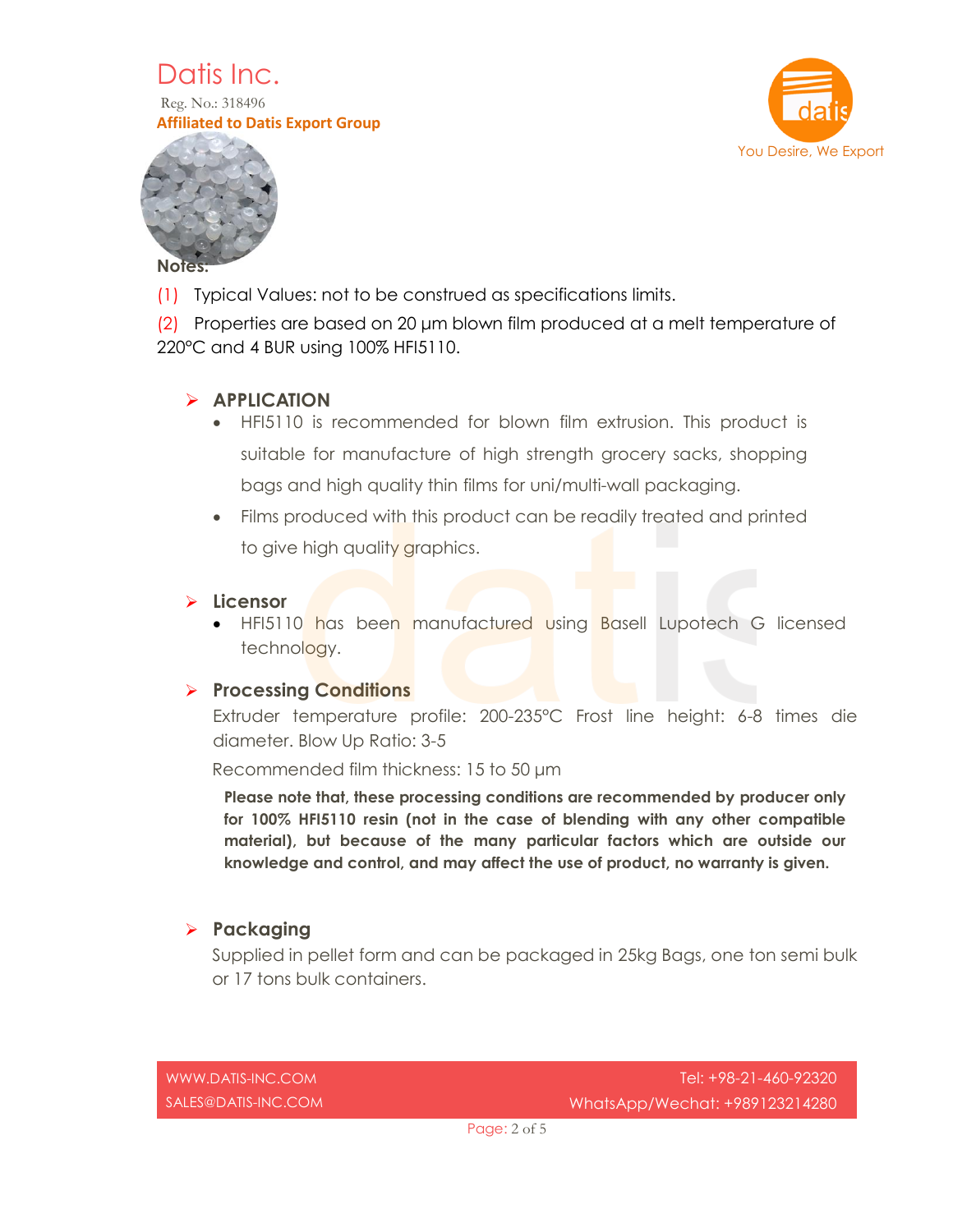# Datis Inc.

Reg. No.: 318496 **Affiliated to Datis Export Group**





# **Food Packaging**

The above mentioned grade meets the relevant requirements of plastics directive 2002/72/EC (06-08-2002) and its amendments till directive 2008/39EC relating to plastic materials and articles intended to come into contact with foodstuffs.

# **Pharmaceutical application**

The above mentioned grade meets the requirements of the European pharmacopeia version 6 section 3.1.5 for pharmaceutical application.

# **Handling**

Minimal protection to prevent possible mechanical or thermal injury to the eyes is required. Fabrication areas should be ventilated to carry away fumes or vapors.

## **Conveying**

Conveying equipment should be designed to prevent accumulation of fines and dust particles can, under certain conditions, pose an explosion hazard. We recommend that the conveying system used:

1. Be equipped with adequate filters.

2. Is operated and maintained in such a manner to ensure no leaks develop.

3. That adequate grounding exists at all times.

We further recommend that good housekeeping will practiced throughout the facility.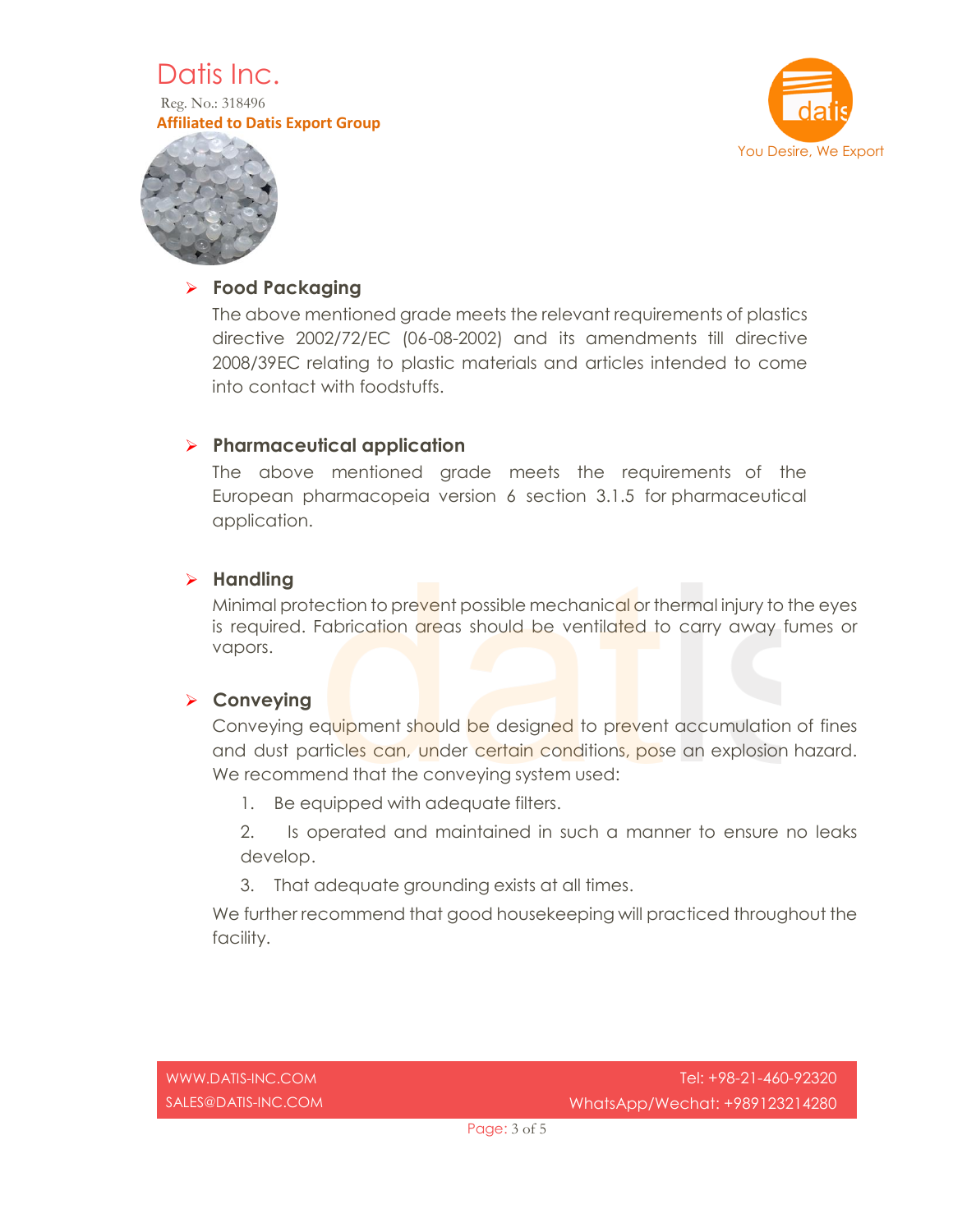

Reg. No.: 318496 **Affiliated to Datis Export Group**





#### **Storage**

All resins should be protected from direct sunlight and/or heat during storage. The storage location should also be dry, dust free and the ambient temperature should not exceed 50°C. It is also advisable to process polyethylene resins (in pelletized or powder from) within 6 months after delivery, this because also excessive aging of polyethylene can lead to a deterioration in quality. We would not give warranty to bad storage conditions which may lead to quality deterioration such as color change, bad smell and inadequate product performance.

#### **Compatibility**

Polyethylene resins will burn when supplied adequate heat and oxygen. They should be handled and stored away from contact with direct flames and/or other ignition sources .in burning; polyethylene resins contribute high heat and may generate a dense black smoke. Fires can be extinguished by conventional means with water and mist preferred. In enclosed areas, fire fighters should be provided with self-contained breathing apparatus.

[WWW.DATIS-INC.COM](http://www.datis-inc.com/) SALES@DATIS-INC.COM